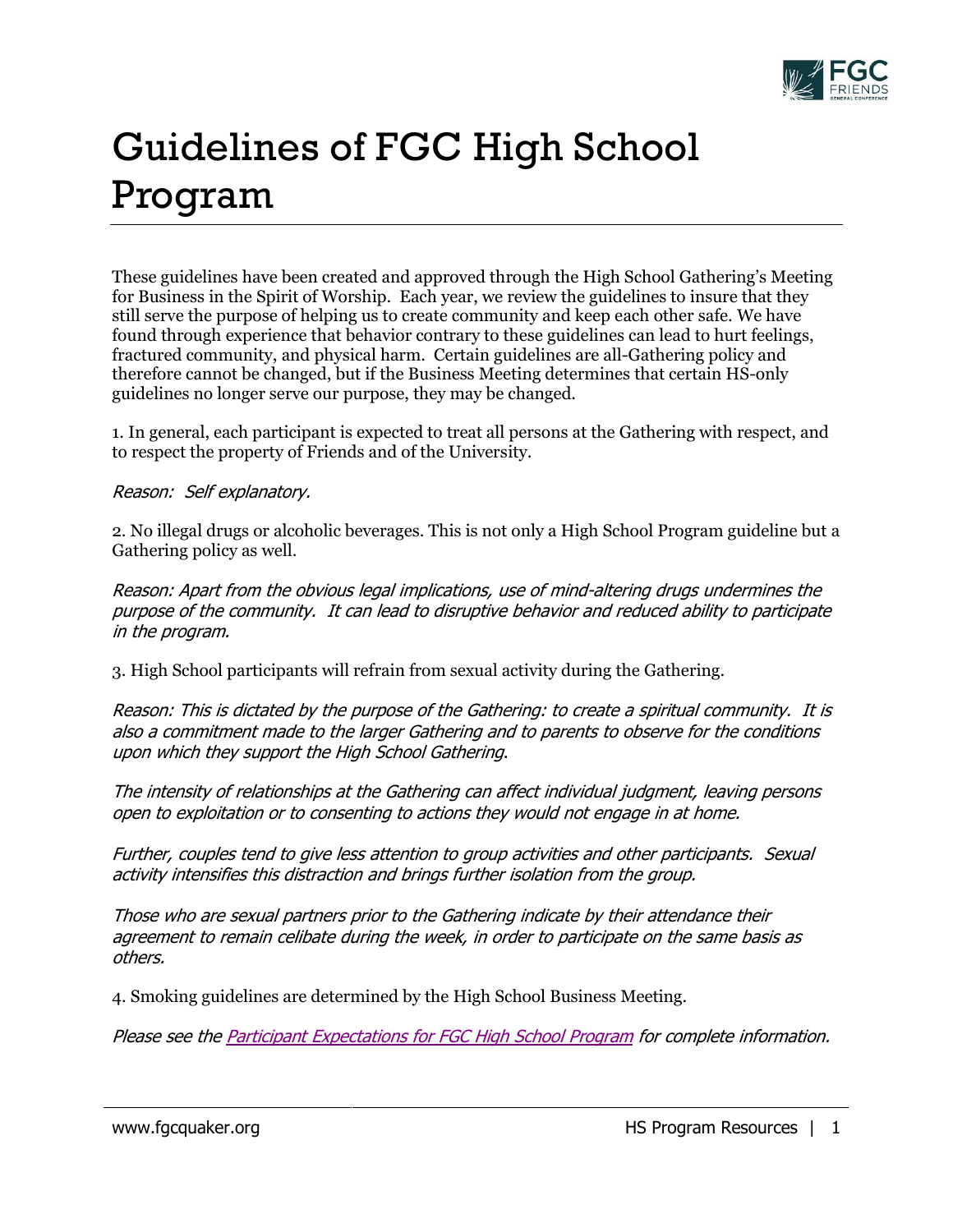

5. No one is to visit at any time in the High School Dorm who is not registered for the FGC Gathering. This is not only a High School Program guideline but a Gathering policy as well.

Reason: We have no commitment on the part of non-registrants to respect the purpose of the program, nor have we control over their conduct. In the past we have had disruptions.

6. High School Dorm residents are to be in the dorm by 11:15 pm each night for check-in. Only High Schoolers and staff can be in the dorm after this time. After check-in, participants can either

be in their room or in designated lounge areas until 1 am. After 1 am, all residents are to be in their assigned rooms.

Reason: Counselors must know that their counselees are in for the night. The 11:15 am checkin allows counselors to go to bed at a reasonable hour. The 1:00am curfew provides a check on a natural tendency to talk and play all night, which can result in burnout and reduced participation in the program.

7. All participants must attend their workshop and their support group each day unless excused by their counselor. You are expected to arrive on time and to stay until the activity is over.

Reason: The workshop provides the main focus for the week. The support group is a place for giving and receiving support, getting to know a few people well and for keeping informed about events and activities. Sporadic attendance or late arrival can disrupt the process and lower the trust level

in the group.

8. During High School Program quiet hours, set by the Business Meeting, participants are not to play music or talk loudly in the High School Program dorm. Outside of the dorm, all-gathering quiet-hours are from 11:00 pm-7:00 am and should always be respected.

Reason: Everyone is to have time to sleep or relax in quiet.

9. High School Dorm residents may visit in other rooms at all times except between the hours of 1 am and 7 am, when you are expected to be in your own room. Doors are to be kept open when visitors are in the room.

## Reason: Privacy and the need for sleep must be respected. Keeping doors open is a sign that the host values the community's respect, and strengthens the community's trust in one another.

10. All participants in the High School Program must attend the orientation sessions. Parents/sponsors must attend the first part of the orientation session.

Reason: It is important that everyone be familiar with the program, and that each person participates in the decision-making that sets the tone for the week.

11. No fireworks or sparklers. This is not only a High School Program guideline but a Gathering policy as well.